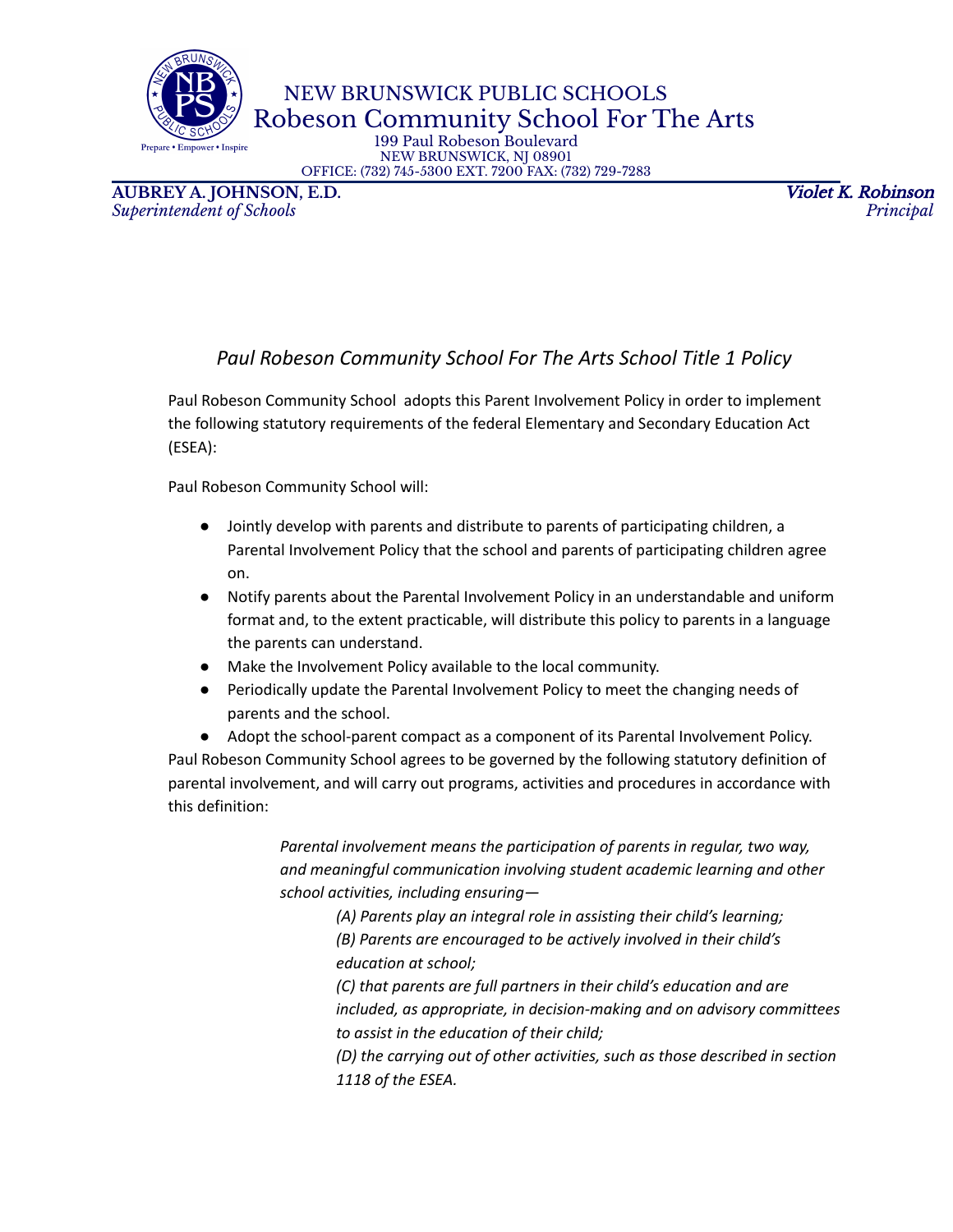are • Emi

NEW BRUNSWICK PUBLIC SCHOOLS Robeson Community School For The Arts

199 Paul Robeson Boulevard NEW BRUNSWICK, NJ 08901 OFFICE: (732) 745-5300 EXT. 7200 FAX: (732) 729-7283

**AUBREY A. JOHNSON, E.D.** Violet K. Robinson *Superintendent of Schools Principal*

Paul Robeson Community School will implement required school parental involvement policy components as follows:

1. School will take the following actions to involve parents in the joint development and joint agreement of its Parental Involvement Policy and its school wide plan, if applicable, in an organized, ongoing, and timely way under section 1118(b) of the ESEA:

> *Gather and disseminate to parents for review the following materials: District wide Parental Involvement Policy, the School's Parental Involvement Policy, the school-parent compact, and Parent Notices from the Table on pages 34-38 of the Title I, Part A*

> *Non-Regulatory Guidance. These materials will be disseminated to parents at regular Title I parent meetings, School Improvement Team meetings, and parent/teacher conferences. Written and oral input from parents will be solicited through Title I parent meetings, School Improvement meetings, parent/teacher conferences, school newsletters, school website, and other regular written communications with parents.*

- 2. Paul Robeson Community School will take the following actions to distribute to parents of participating children and the local community the Parental Involvement Policy:
	- The School Parental Involvement Policy will be distributed to parents at Title I parent meetings.
	- The policy will be posted on the school website.
	- Parents of new participating students will receive the policy upon registration
- 3. Paul Robeson Community School will periodically update its Parental Involvement Policy to meet the changing needs of parents and the school through:
	- PTA meetings
	- General School Improvement Team meetings
- 4. Paul Robeson Community School will convene an annual meeting to inform parents of the following:
	- That Paul Robeson Community School participates in Title I,
	- The requirements of Title I
	- Of their rights to be involved as outlined in Table B of Title I, Part A Parental Involvement Non-Regulatory Guidance (page 45), Section 1118; the school parent compact, Appendix C, page 51 of the Title I, Part A Parental Involvement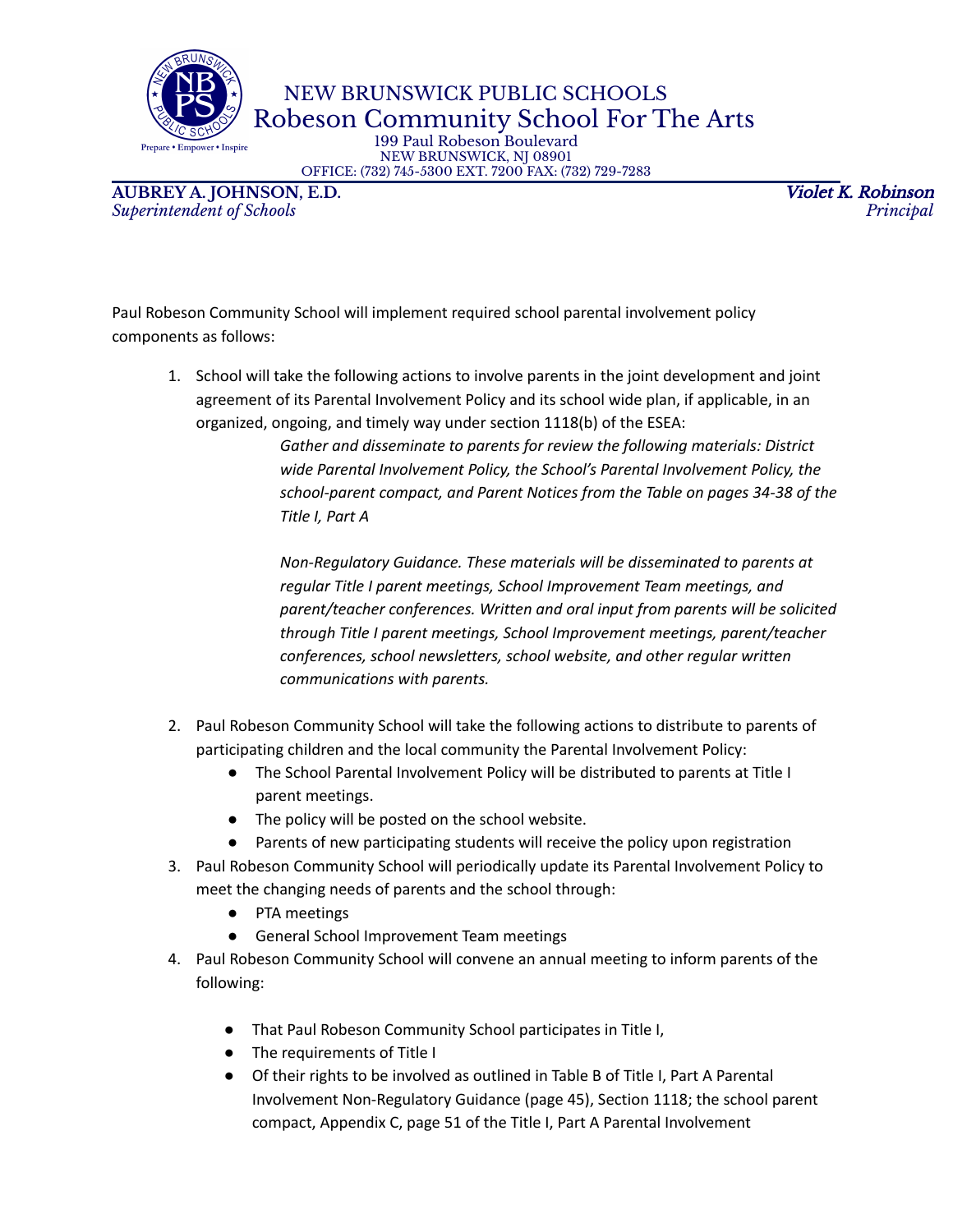NEW BRUNSWICK PUBLIC SCHOOLS Robeson Community School For The Arts

199 Paul Robeson Boulevard NEW BRUNSWICK, NJ 08901 OFFICE: (732) 745-5300 EXT. 7200 FAX: (732) 729-7283

**AUBREY A. JOHNSON, E.D.** Violet K. Robinson *Superintendent of Schools Principal*

wer • Inspire

sare • Emr

- Non-Regulatory Guidance, the district wide parental involvement policy, and the school's parental involvement policy and
- Meetings will be held at various and convenient times to encourage parents to attend. Parents will be notified about meetings through school memos, newsletters, the web page, and the automated phone system.
- 5. Paul Robeson Community School will hold a flexible number of meetings at varying times, and may provide transportation, child care, and/or home visits, paid for with Title I funding as long as these services relate to parental involvement:

*To encourage parents to attend these meetings, the school will offer training to parents to improve student success and achievement. In situations that prevent parents from coming to the school for meetings, school personnel may make home visits or arrange to meet the parents at a mutually convenient time off campus.*

Paul Robeson Community School will provide information about Title I programs to parents of participating children in a timely manner through such means as the automated phone system, memos, newsletters, and the web page.

School will provide parents of participating children with a description and explanation of the curriculum in use at the school, the forms of academic assessment used to measure student progress, and the proficiency levels students are expected to meet through:

- the annual Title I parent meeting
- regular parent/teacher conferences
- Title I meetings and Family (Curriculum) Nights throughout the year
- (a) If requested by parents, Paul Robeson Community School will provide parents of participating children opportunities for regular meetings to formulate suggestions and to participate, as appropriate, in decisions relating to the education of their children, and respond to any such suggestions as soon as practicably possible:
	- through pre arranged meetings with the Title I Director
	- through meetings with the student's teacher which may include the Title I Director, the principal, and other staff as appropriate
- (b) School will submit to the district any parent comments if the school wide plan under section (1114)(b)(2) is not satisfactory to parents of participating children:
	- Parents may submit comments in writing regarding the school wide plan to their child's teacher, the Title I Director, or the principal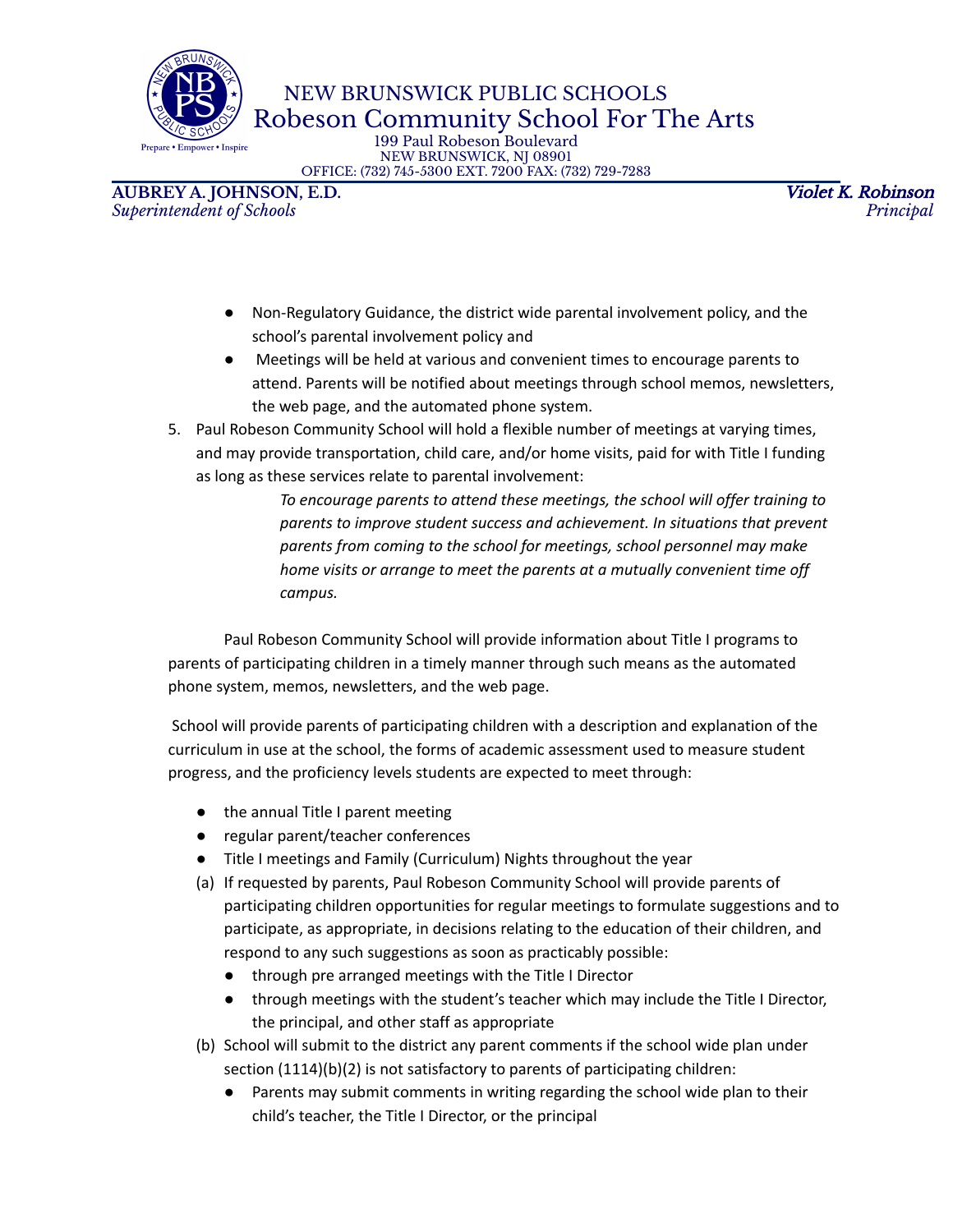are • Emi

NEW BRUNSWICK PUBLIC SCHOOLS  $\mathbb{R}^{\bullet}$  Robeson Community School For The Arts

199 Paul Robeson Boulevard NEW BRUNSWICK, NJ 08901 OFFICE: (732) 745-5300 EXT. 7200 FAX: (732) 729-7283

**AUBREY A. JOHNSON, E.D.** Violet K. Robinson *Superintendent of Schools Principal*

## **RESPONSIBILITIES FOR HIGH STUDENT ACADEMIC ACHIEVEMENT**

- 1. School will build the schools' and parent's capacity for strong parental involvement in order to ensure effective involvement of parents and to support a partnership between the school, parents, and the community to improve student academic achievement through the following activities described below:
	- parent training
	- Family Nights
	- Parental access to the Teacher/Parent Resource library and other resources such as web sites, parent organizations, etc.
	- Parent Partnership
- 2. The school will incorporate the school-parent compact as a component of its School Parental Involvement Policy:
	- The school-parent compact will be a part of the School Parental Involvement Policy on the school's web page.
	- During regular parent/teacher/student conferences, the school-parent compact will be completed and signed by the teacher, the parent(s), and the student.
	- As needed, the school-parent compact will be included in school newsletters along with the School Parental Involvement Policy.
- 3. Paul Robeson Community School will, with the assistance of the district, provide assistance to parents of children served by the school in understanding topics such as the following:
	- ∙ the State's academic Reports and End-of-Year Testing (EOY) requirements
	- ∙ the State's student academic achievement standards,
	- ∙ the State and local academic assessments including alternate assessments,
	- ∙ the requirements of Title I,
	- ∙ how to monitor their child's progress, and
	- ∙ how to work with educators:

Parents will receive training and necessary information on the topics above through:

*PTA workshops, School-Parent Intervention Compact, highlights of the standards, list of websites, school sponsored trainings and workshops.*